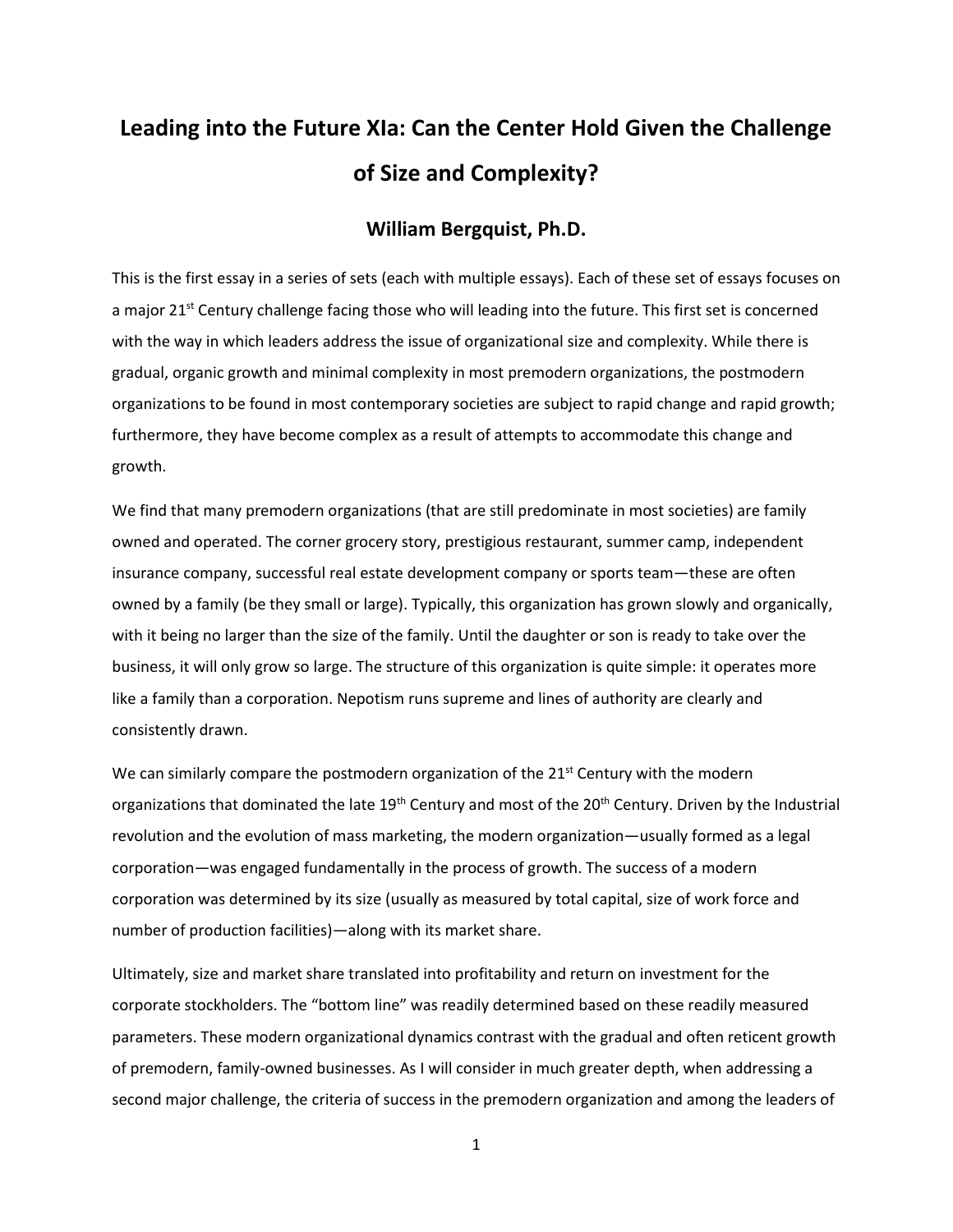these organizations is often much more nuanced than are the criteria used by corporate leaders and stockholders. How do you measure the quality of food being served, the quality of a child's experience at camp, or the beauty inherent in the new building just constructed in your downtown (or the impact of this building on the pride taken by those living in your community). And what about the impact of your family-owned baseball team.

There is an important distinction to be made regarding complexity in the modern and postmodern organization. While modern organizations may become very large and might require multiple operations far-flung around the world, they remained remarkably simply in their structure and operations. Most of these organizations followed the standard formulation of hierarchy and standardization. There would be an operation manual, legally required job descriptions, and standard performance review procedures.

While these orderly policies and procedures might have been violated on occasion (or frequently in those corporations where worker/management tensions existed), there was at least the goal of standardization: everyone was to obey the rules no matter how high up they were in the organization. The nepotism of family-run businesses was discouraged (even outlawed) and the mythic "democratization of the workplace" was in place: "no one is about the law or free from the company rule book". Along with this democratization comes an ironic juxtaposition: "I am treated as an equal with every other member of the organization, but in becoming just like everyone else I seem to be losing my own distinctive identity." Modern leaders were faced with the problem of avoiding the personal alienation of those employed in their organization while insuring uniformity and equity of treatment.

Then  $\dots$  along came the late 20<sup>th</sup> Century and early 21<sup>st</sup> Century, complete with the computer, Internet and the flattened, boundary-violating world described by Thomas Friedman (2005). Size and complexity suddenly became major challenges for leaders of the postmodern organization. How exactly do we manage the growth of our organizations and how are we to plot and navigate the best course through a complex organization and world? It is to the nature of these challenges that I turn in this essay and the additional essays in this set. I set the stage for this analysis, as I will do in each set of essays, by considering some of the wise observations made major theorists and researchers in the fields of psychology and management as they viewed organizational life from several different vantage points.

The major question to be faced by those who are leaders of the future—and the fundamental question to be asked in this first essay (and in the remaining essays in this set) is simple and fundamental: how does the center of the organization hold given the variable size and high levels of complexity to be found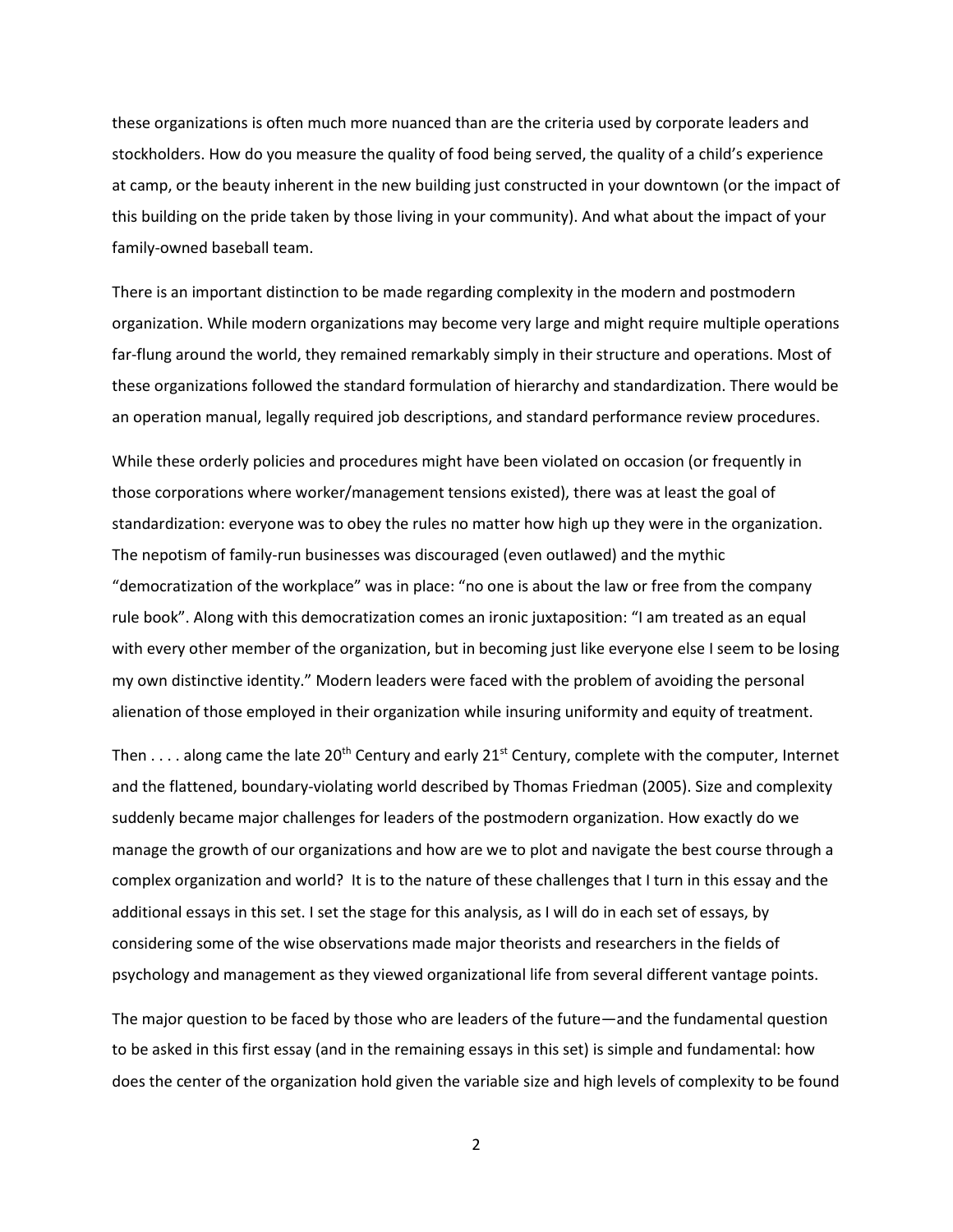in the organization? How does a leader successfully retain the founding purposes and values of their organization midst uncertainty, turbulence and ambiguity?

## **The Nature of Organizational Size and Complexity**

While social philosophers, historians and organizational consultants might not be able to agree upon much, they inevitably acknowledged two trends: growth and complexity. I will briefly explore each of these trends and then begin to consider the implications for leaders of these trends.

### **Growth**

First, they acknowledged that organizations over the years have tended to become larger. One of the obvious reasons for this growth is the massive increase in the size of the human population on this planet, which, in turn, leads to increasingly dense human populations in all areas of the world. However, the increasing density of human population is not simply a matter of population growth. It also has to do with a remarkable dynamic that is to be found in most complex systems—what many theorists now label "the strange attractor" phenomenon.

This dynamic concerns the tendency for all elements in a complex system to cluster around some central point. There are forces, entities and events in many systems that attract other forces, entities or events. One of the primary contributors to contemporary complexity theory, Ilya Prigogine (1984) observed that larvae in a specific insect population will tend to distribute widely when there is low density (small number of larvae in a specifically defined space), but will tend to cluster as the density increases and to form multi-clusters with very high density. There is a similar tendency for people to cluster as they increase in number. The *attractor* principle is apparently not unique to the human race or even to sentient beings. Potholes, for instance, tend to attract particles from the roadway as well as water and residue from de-icing materials (sand, salt and so forth). Avalanches similarly attract snow from neighboring snow-packs and one species of fish attracts other fish species that, in turn, attract yet other species.

The noted sociologist and social theorist, Emile Durkheim (1893/1933) was one of the first to observe the *strange attractor* phenomenon as it operates in human societies. He noted that as the number of people inhabiting a particular area of land tends to increase, there is a tendency for these people not to spread out evenly (which would provide each person with the maximum amount of space that is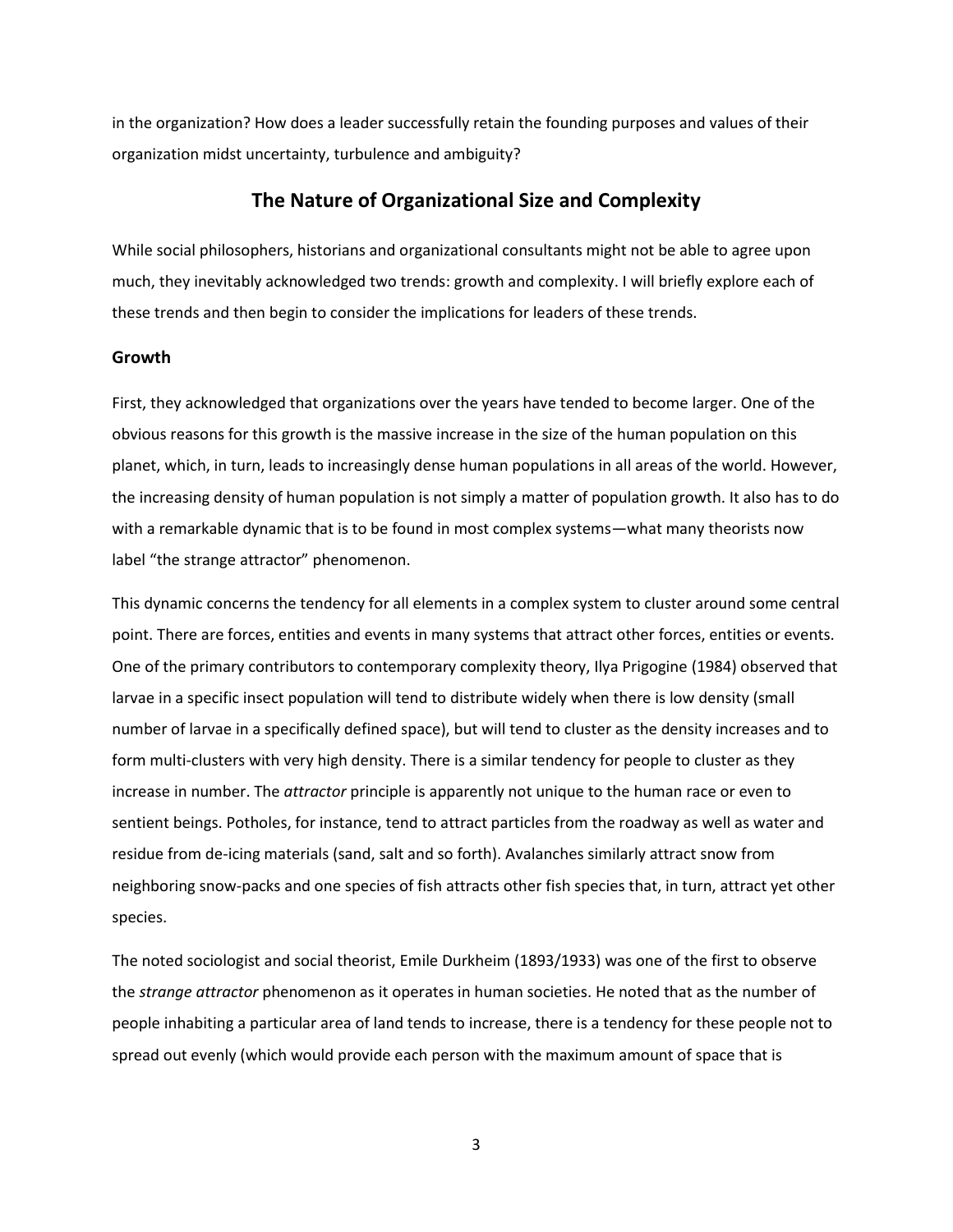available), but rather for these people to cluster together (to form villages and, at a later point, cities). Why did this clustering occur? Several good reasons have been offered.

Teilhard de Chardin (1953) suggested that as people slowly populated the earth and began to bump up against others of the same species, they had two options. They could continue moving about in a nomadic lifestyle and face ongoing conflict with other isolated, nomads. Alternatively, they could settle down and establish a cooperative relationship with a small group of other nomads and settle down in one spot. Riane Eisler (1987) suggested that this choice between invasion, domination, and ongoing conflict, on the one hand, and respect for boundaries, cooperation and stability, on the other hand, has been central in defining the character of all societies. This critical choice between domination and partnership is still being made every day in our corporations and governments.

#### **Complexity**

A second point on which virtually all social theorists and observers would agree is that organizations have tended to become more complex over the years. According to Durkheim, there is a tendency for societies to become more complex as they become larger, primarily because there is an increasing possibility of struggle and violence in a densely populated world, as compared to the more dispersed populated world of prehistoric times.

Durkheim believed that this increasing struggle and conflict creates the need for specialization of functions. If people can do different jobs, they will be less likely to compete with one another. We honor differences rather than defeating and banishing people who are different from us. We cooperate with others rather than compete with them when space and resources are limited on a densely populated planet. We provide specialized jobs and become dependent upon one another. This effort to reduce social tension, according to Durkheim, is the primary reason for division of labor and the development of complex organizations. He didn't believe that organizations need to become more complex simply because they have grown larger.

#### **The Paradox: Growth and Complexity**

While Durkheim might be right about the independence of size and complexity, it seems that they do, in fact, often co-exist – especially in contemporary  $21<sup>st</sup>$  Century organizations. While the modern organization could often remain simple in structure and operations, while growing very large, the postmodern organization of the 21<sup>st</sup> Century often cannot afford this luxury. It is to this challenge that I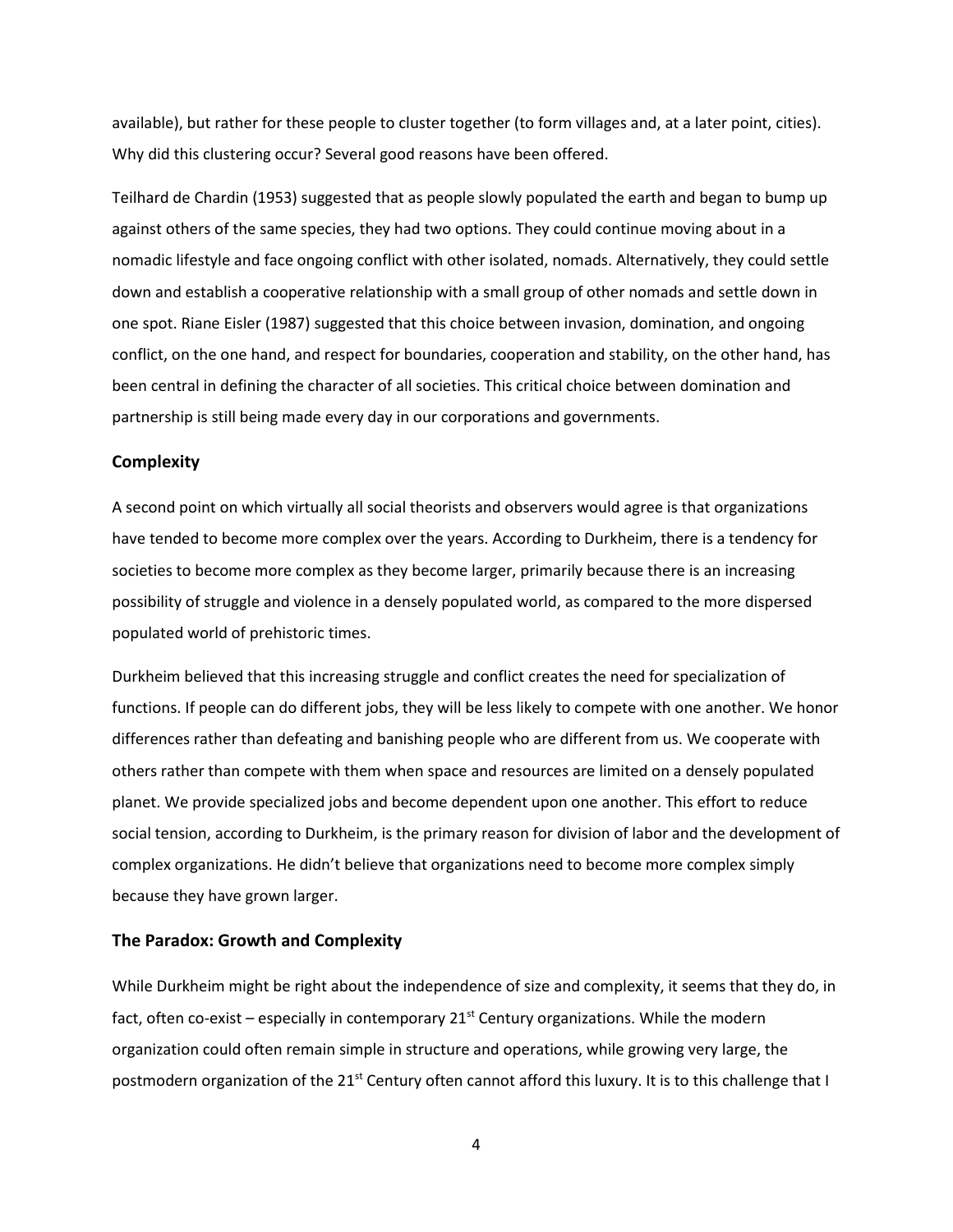am about to turn. Before doing so, it is important to note that growth and complexity at a very deep level, are often related to one another in a paradoxical manner (which we will discover is the case with many other dimensions and dynamics of postmodern life in the  $21^{st}$  Century that I will be considering in the other sets of essays concerning Leading Into the Future).

The paradox resides in the tendency of entities to cluster together – the strange attractor phenomenon which I have already identified. This would seem to provide a unifying core for the newly clustered entity being formed as a strange attractor. Yet, it is precisely where we find that growth has occurred when there is conflict, competing interest and the inevitable movement toward specialization of functions. The center is threatened by this loss of coherence—and leadership must emerge to ensure that the center will hold. Thus, the very forces that pull entities together as a new whole will later create the conditions of growth in size that often pull these entities apart. I now specifically shift our attention to this paradoxical dynamic.

## **Differentiation and Integration**

As they grow larger and older, organizations have required an increasing proportion of resources devoted to integrative services that are needed to keep the organization from falling apart as a result of increasing specialization and differentiation of functions (Lawrence and Lorsch, 1967). A smaller proportion of resources is available for the direct services that are to be provided by modern organizations, thereby reducing their efficiency and ultimately their effectiveness. As we enter the postmodern era, it appears that the integrative services being offered—even if they are very extensive often are insufficient to hold the organization together. Even with more attention being given to organizational culture and to creating a strong feeling of solidarity, organizations increasingly are experienced as fragmented, chaotic and inconsistent. A central question in most contemporary organizations is thus posed. Can the center hold? An administrator with whom I have worked offers the following observation:

 [My organization's] strategy over the last four years seems to resemble a living organism more that it does a corporate entity. There seems to be very little planning or forethought for the organization structure. The structure that exists today at [my company] seems to be more the result of reacting against unforeseen circumstances like an animal out in the wild.

We find a sense of fragmentation (and associated *edginess*) in most contemporary organizations. This fragmentation, for instance, is evident in the type of bolts being used in contemporary American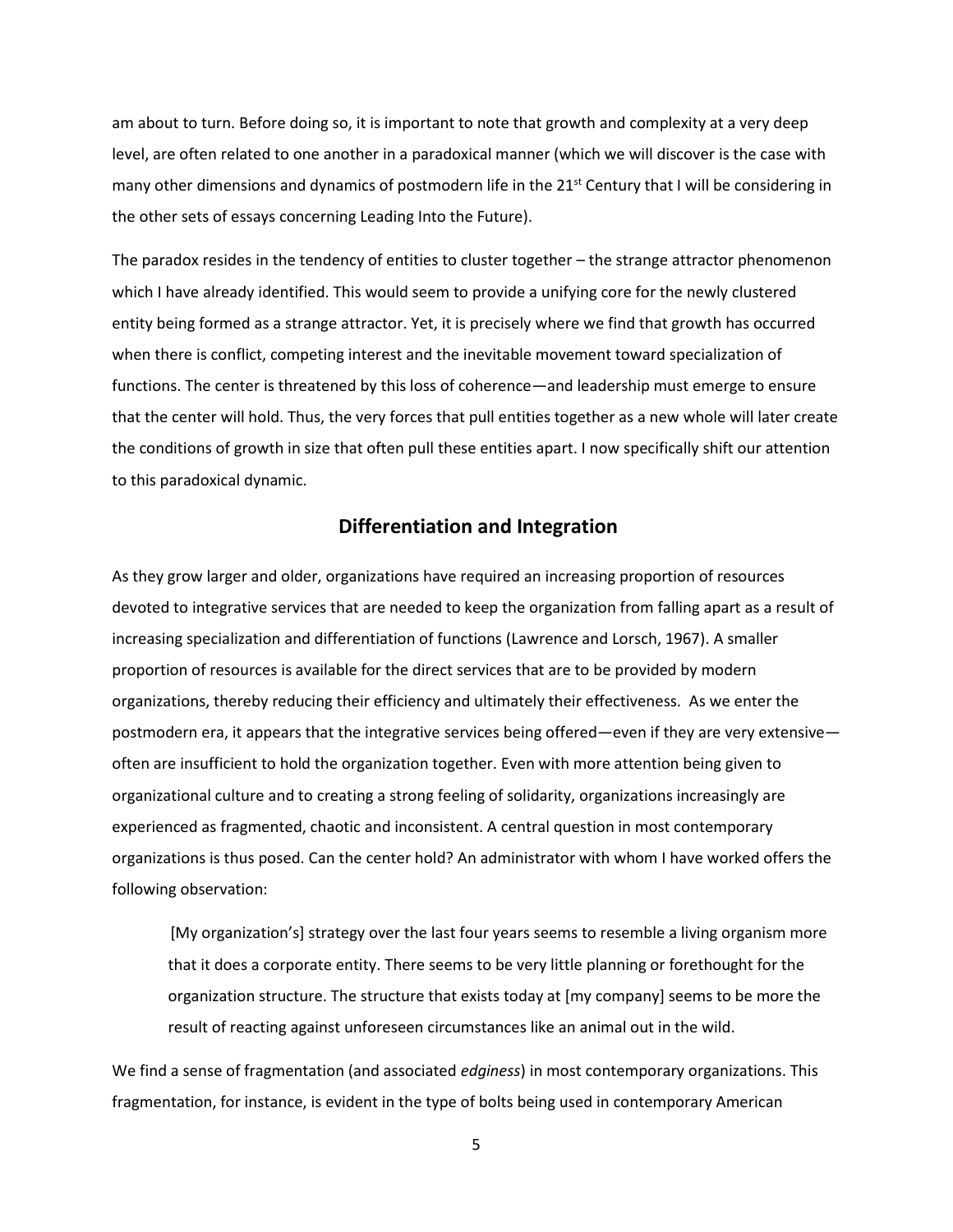automobiles. The engine block of many American cars in the 1990s, Peter Senge noted, required three different types of bolts, which in turn required three different types of wrenches and three different inventories of bolts. These three different types of bolts (which increase costs and decrease speed of assemble) were required because the design organizations in many large American automobile companies had three or more groups of engineers, each responsible for one specific component of the engine block. Complexity and specialization led to excessive isolation and inefficiency in these companies as well as in many other large American corporations. Have things changed much over the past three decades? While there is some movement toward generalization-- as a result of increased use of robotics and other computer-mediated operations and decreases in workforces (pushed by economic declines), there is still extensive differentiation and specialization in the work being done in most nations.

We even find differentiation in fast growing computer companies—though these companies are providing products that potentially reduce the need for specialization. According to one engineer/manager these organizations tend to have "stretch marks" associated with their fast growth. These stretch marks are often manifest in frequent and counterproductive reorganizations. Our engineer/manager describes her own organization as a "hodge-podge of differing structures that always seem to have some fringe hanging out." Many divisions in her company fail to coordinate their efforts with other divisions. Her rapidly growing organization like many others establish departmental "silos" that operate independently and in isolation from other departments in large part so that the interdepartmental chaos and confusion (the stretch marks) can be minimized. The isolation is further compounded by the lack of clearly established organization-wide priorities. A general sense of foreboding or panic (postmodern edginess) tends to pervade these fragmented *stretch-mark organizations*.

The differentiation of many contemporary organizations is not confined to the private sector, let alone to fast-growing, high tech organizations. We also find ample evidence of stretch marks in contemporary public institutions. In describing his own governmental organization, one administrator with whom I am acquainted has observed that:

 . . . it is as if this organization is a modern day chameleon. It is changing its colors in reaction to a hostile environment that seemingly is threatening its survival. The heart of the creature attempts to be modern with uniform, systematic and planned movements within its environment. However, its postmodern personality is jagged, fragmented and stems from its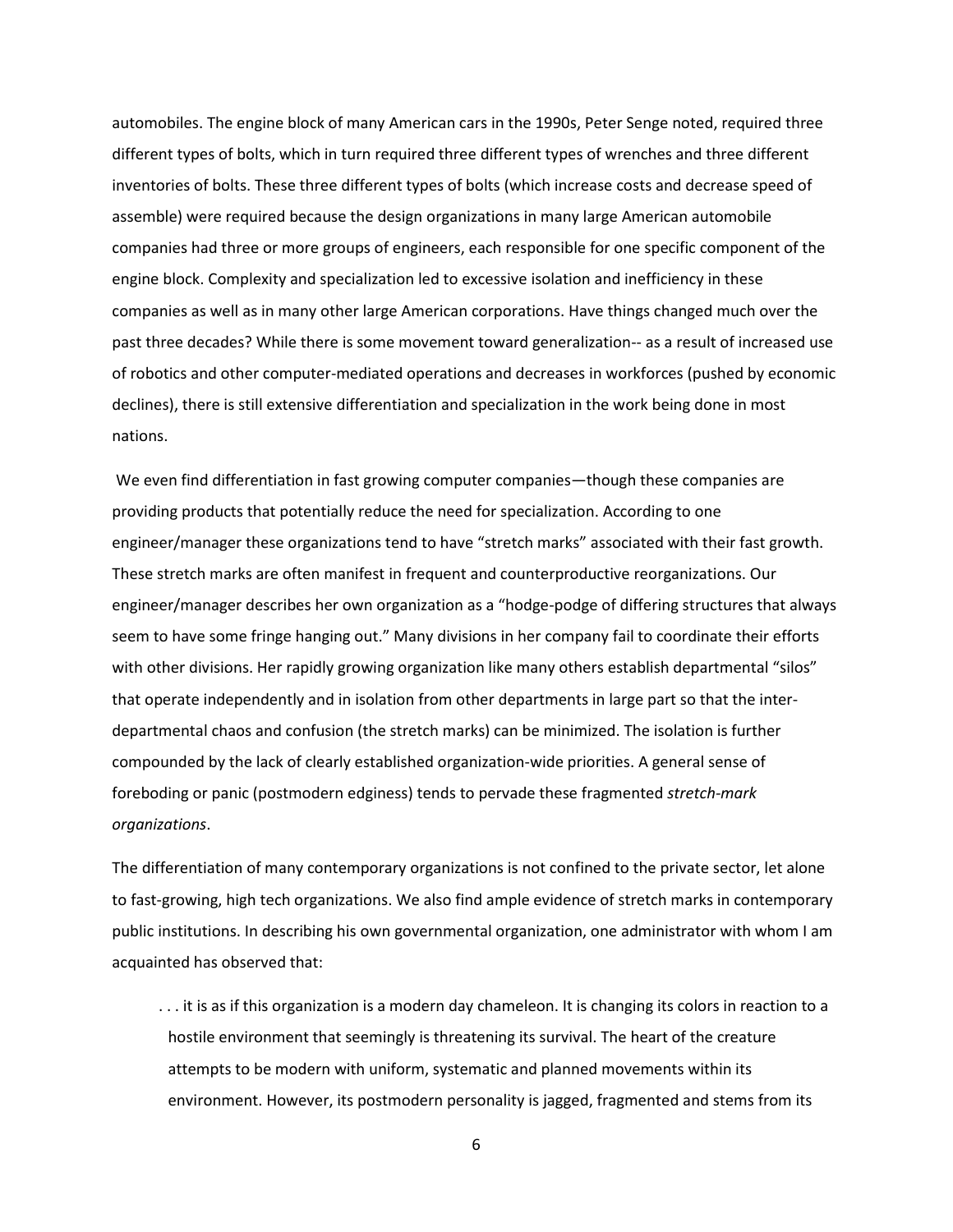self-imposed reactions to the environment. This postmodern behavior doesn't really endanger its life but does impact self pride and its ability to properly direct itself in serving its fellow chameleons.

 . . . The problem facing the organization is mending the fragmentation with each other, between departments and across manager's so-called "turfs." They are learning how to be conscious and responsive of each other's diverse needs. As one manager stated in a recent local managerial retreat, "We need to get a sense of what the rules are that we should be playing by. We need to develop a better appreciation of where we are." That seems to be a statement of survival. . . . [T]his organization is confused and frightened. The state of fear generates reactiveness that creates additional internal chaos.

Small organizations and small towns are not immune if they have experienced rapid and unmanageable growth. A small-town hospital leader observes that her organization has grown dramatically during the last ten years and can no longer expand at its present location to meet growing, local health needs. This hospital has had to offer services through fourteen off-site centers. These widely distributed centers are difficult to administer, and coordination has become a nightmare. The same story is heard in many other organizations that have experienced rapid growth or are of large size.

Many utility companies have decentralized over the past several decades as a way of coping with massive size and complexity. Vice Presidents at these often massive utilities are asked to manage semiautonomous organizations that are not easily coordinated from the top. Leadership in this highly decentralized structure requires the acquisition of new skills and new attitudes regarding accountability and freedom of choice. The same can be said for many large public corporations and government agencies. It is hard to hold the center in these massive "elephants" that don't easily dance (Kanter, 1989).

We can move to an international level and find similar issues regarding size, growth, differentiation and integration. During the late 1980s and early 1990s, considerable attention was directed toward the dissolution of the Soviet Union and the emerging autonomy of the Eastern European republics. In the late 1990s we witnessed a similar dissolution of national boundaries and movement toward splintering nationalism throughout the world (most notably in the Balkans). The center clearly did not hold in many of these nation-states—nor will the center hold in many contemporary organizations. The myth of bigness has been destroyed and growth is no longer considered to be the only or even primary pathway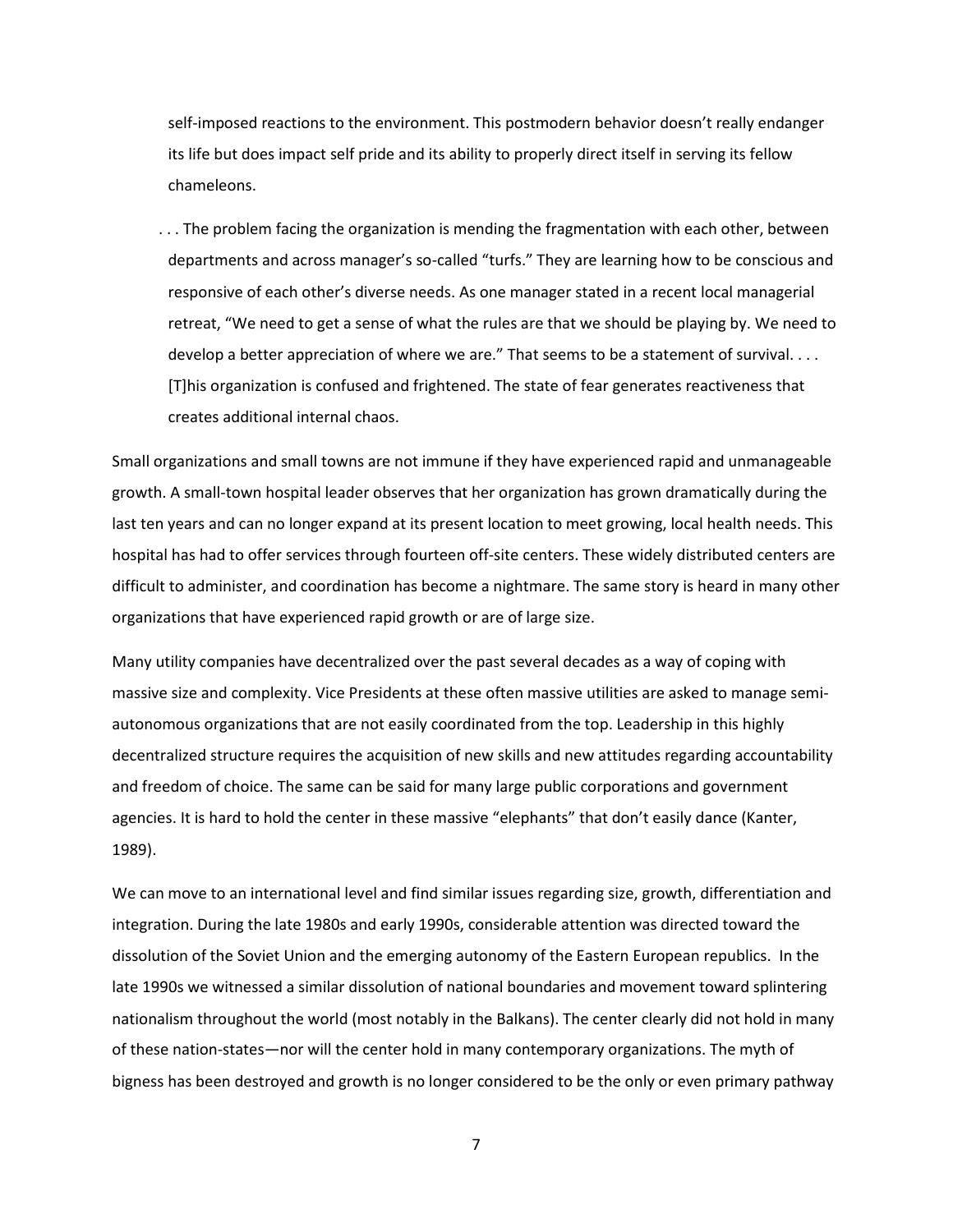to efficiency and organizational prosperity. As Peter Drucker (1989, pp. 260-261) prophetically observed more than three decades ago:

 In the seventies the tide turned. No longer is it the mark of good government to be bigger. In health care we now assert that whatever can be done outside the hospital better be done elsewhere. Before the seventies, even mildly sick mental patients in the United States were considered to be best off in a mental hospital. Since then, mental patients who are no threat to others have been pushed out of the hospital (not always with good results). We have moved away from the worship of size that characterized the first three quarters of the century and especially the immediate post-World War II period. We are rapidly restructuring and "divesting" big business. We are, especially in the United States, pushing governmental tasks away from the center and toward local government in the country. We are "privatizing" and farming out governmental tasks, especially in the local community, to small outside contractors. Increasingly, therefore, the question of the right size for a task will become a central one. Is this task best done by a bee, a hummingbird, a mouse, a deer, or an elephant? All of them are needed, but each for a different task and in a different ecology. The right size will increasingly be whatever handles most effectively the information needed for task and function.

## **Limits to Growth**

We have learned in our postmodern world that we can't solve the problem of integration that is inherent in growth simply by devoting more resources to integration as we grow larger. The integration of functions in large-scale organizations may no longer be possible or if it is possible, it requires much too large a proportion of the total resources of the organization for this organization to survive. A new emphasis has thus emerged in postmodern organizations on the value of being small or at least being flexible in one's attitude about appropriate size.

#### **Small Is Beautiful**

This began with the small-is-beautiful theme of the early 1970s. One of the widely read proponents of this perspective, E. F. Schumacher (1973, pp. 64-65) observed that:

 Even today, we are generally told that gigantic organizations are inescapably necessary; but when we look closely we can notice that as soon as great size has been created there is often a strenuous attempt to attain smallness within bigness. The great achievement of Mr. Sloan of General Motors was to structure this gigantic firm is such a manner that it became, in fact, a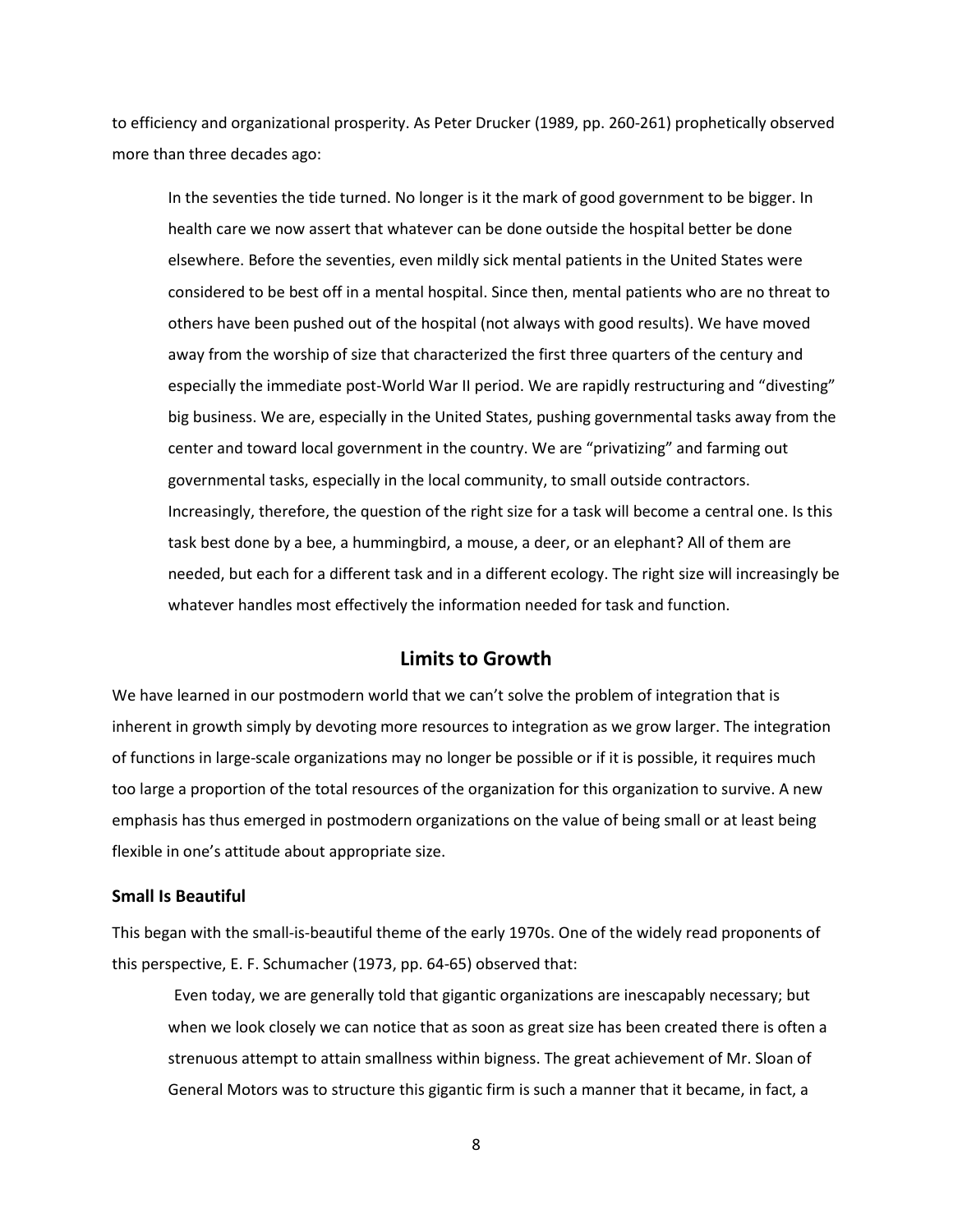federation of fairly reasonably sized firms. . . . While many theoreticians -- who may not be too closely in touch with real life -- are still engaging in the idolatry of large size, with practical people in the actual world there is a tremendous longing and striving to profit, if at all possible, from the convenience, humanity, and manageability of smallness.

Since 1973, Schumacher's vision of a world filled with large organizations that have been broken down, as Mr. Sloan did, into smaller semi-autonomous units has partially been realized. Smallness within bigness became a common theme in the writing of many management theorists and consultants during the 1980s and 1990s. Kanter (1985) and Peters (1987) both encouraged the use of small, highly flexible work teams and speak to the problems inherent in large, cumbersome organizations

Even as we enter the  $21<sup>st</sup>$  Century, the benefits of small size are often extolled. In his best-selling book, *The Tipping Point*, Malcolm Gladwell (2002, p. 169) writes about the magic number One Hundred and Fifty. In building on the work of several anthropologists and biologists, Gladwell suggests that 150 may be the maximum number of people that can operate effectively and coherently in a single group. Humans simply do not have the brainpower (cognitive capacity) to work with larger numbers of relationships.

Gladwell illustrates the utility of this rule of thumb by pointing to the exceptional success of Gore Associates, the producers of Gore-Tex. In this company, the goal has been to allow specific production units to grow no larger than 150. As a result, there is an informality and integrity which is unique in contemporary organizations (Gladwell, 2002, p. 183)

At Gore there are no titles. If you ask people who work there for their card, it will just say their name and underneath it the word "Associate," regardless of how much money they make or how much responsibility they have or how long they have been at the company. People don't have bosses, they have sponsors—mentors—who watch out for their interests. There are no organization charts, no budgets, no elaborate strategic plans.

At Gore-Tex, the goal is not to stay small. Rather, it is to repeatedly divide into small units even while the overall size of the organization is increasing (Gladwell, 2020, p. 185)

As Gore has grown in recent years, the company has undergone an almost constant process of division and redivision. Other companies would just keep adding additions to the main plant, or extend a production line, or double shifts. Gore tries to split up groups into smaller and smaller pieces.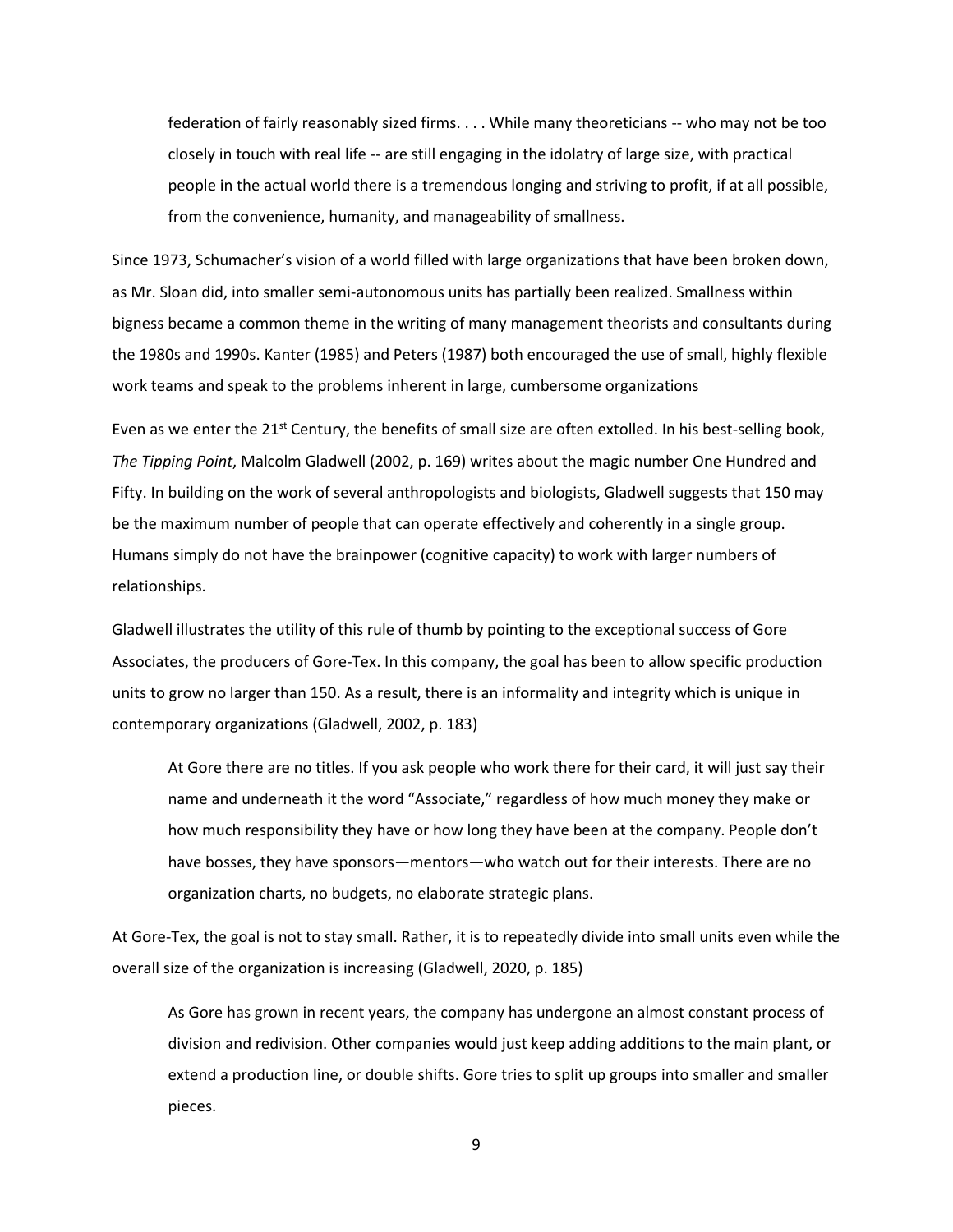This Schumachian strategy of staying small seems to be working—but it depends on a clear sense of organizational intentions. Bill Gore's founding views for his company were influenced by the then new best seller by Douglas McGregor, *The Human Side of Enterprise*. His views and underling vision for his company are the glue (the integrative function) (Gladwell, 2002, p. 184)

Gore is . . .a very unusual company with a clear and well-articulated philosophy. It is a big established company attempting to behave like a small entrepreneurial start-up. By all accounts that attempt has been wildly successful. Whenever business experts make lists of the best American companies to work for, or whenever consultants give speeches on the best-managed American companies, Gore is on the list.

Gladwell's views seem to be widely shared with other management gurus (such as Jim Collins and Gary Hamel). Furthermore, the perspectives and practices of Bill Gore has been carried on by his successors.

While Schumacher would undoubtedly be delighted with the success of Gore-Tex, he was quite circumspect about the role of small organizations in the broader ecology of contemporary organizational life. Schumacher emphasized the role of diversity in institutional size and scale. While some of Schumacher's critics portrayed him as always advocating small-sized organizations, he actually advocated the selection of an appropriate size for organizations—not just small size (Schumacher, 1973):

 For every activity there is a certain appropriate scale, and the more active and intimate the activity, the smaller the number of people that can take part, [and] the greater is the number of such relationship arrangements that need to be established. . . . What scale is appropriate? It depends on what we are trying to do. The question of scale is extremely crucial today, in political, social and economic affairs just as in almost everything else.

What then are we trying to do and when is being small not such a good thing?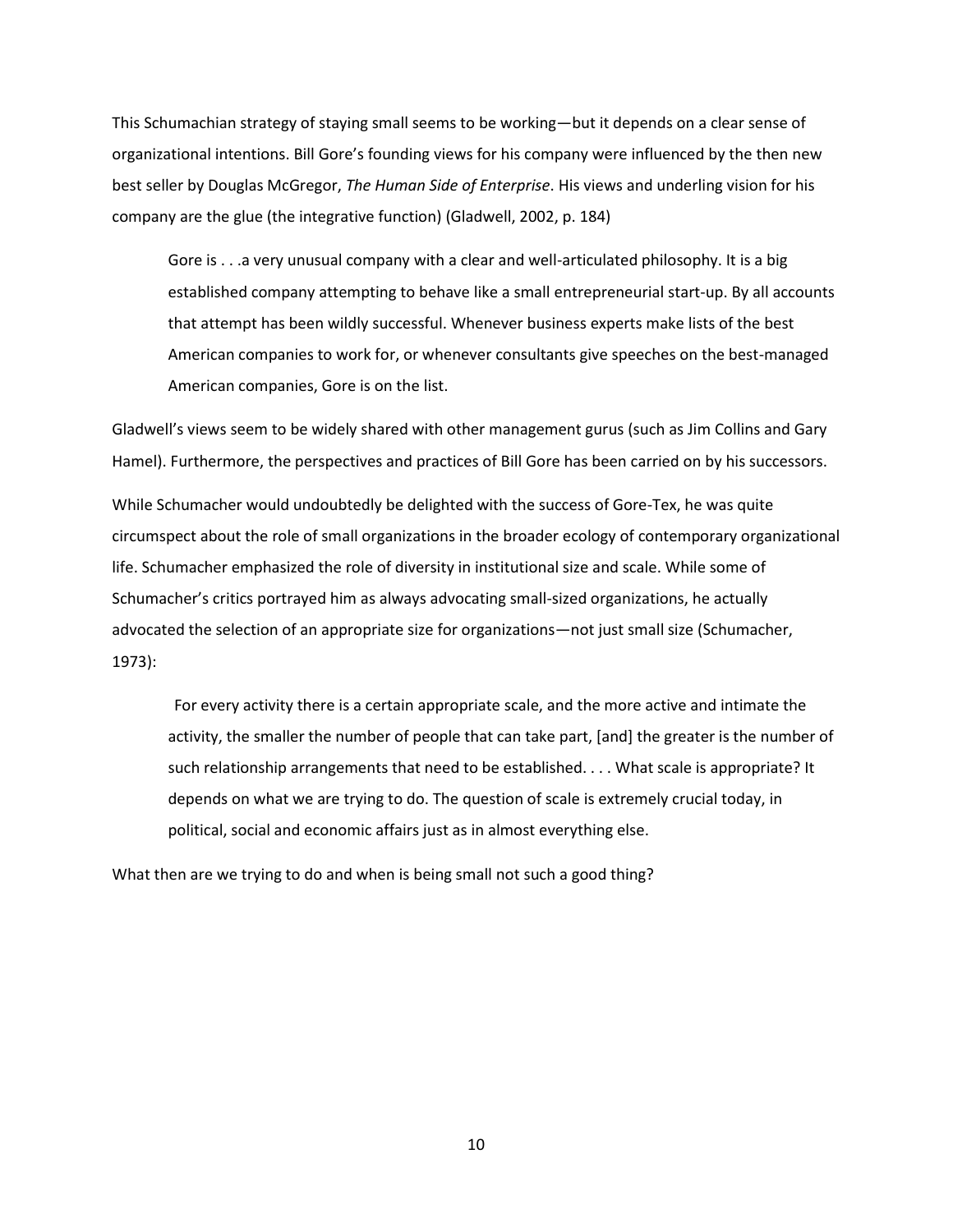#### **Large Is Sometimes Essential**

Many enterprises can survive and even thrive as very large organizations because they are able to capture a large share of the market, hence need not be terribly concerned with either price or efficiency. In past years, Standard Oil and IBM could thrive as large organizations because of this dominance of the market. In recent years, Microsoft stands out as an example of a large, dominating organization. Yet, the successful anti-trust suits against Microsoft—much like the antitrust suits against Standard Oil many years ago—suggest that there are definite limits regarding the control of market share.

Other enterprises must remain large because of the volume of sales needed to sustain the business given their small profit margins. In many cases these are traditional production industries (such as garment and household appliance companies) or more contemporary discount stores that only make money through mass production or large volume sales. These organizations typically require large markets, massive investments in machinery and technology, and low labor costs. During the last decade of the 20<sup>th</sup> Century, for instance, Wal-Mart moved from a suspicion of technology to a wholesale embrace of computer-based technology as a "core competency" of the organization. Yet, as reported in 1999, Wal-Mart (Brown, 1999, p.73)

. . . spends less on technology, as a percentage of sales than other retailers—0.5% last year [1998] vs. 1.43% for the industry. Wal-Mart can do this because of its size. 'They reap economies of scale from being large,' said Kurt Potter, a research analyst with the Gartner Group. By the late 1990s, Wal-Mart's computer centers in Bentonville [Arkansas] and Tulsa could store 43 terabytes of data—more than any other corporations. Today, of course, this storage capacity is vastly surpassed by the massive capacities of an on-line retail giant such as Amazon.

In yet other instances, organizations must grow large in order to attract sufficient capital to begin or sustain their key operations—as in the case of many e-commerce companies. Many small businesses are undercapitalized and never get off the ground. Furthermore, credit is often cut back for small businesses during periods of recession.

Finally, it should be noted that the internationalization of many business sectors often requires the presence of rather large organizational structures (or even consortia involving several large corporations) in order to compete effectively with the complex legal, financial and political forces operating in these international arenas. Many of the mergers during the 1990s and first two decades of the 21<sup>st</sup> Century were forged in large part to enable corporations to compete effectively in an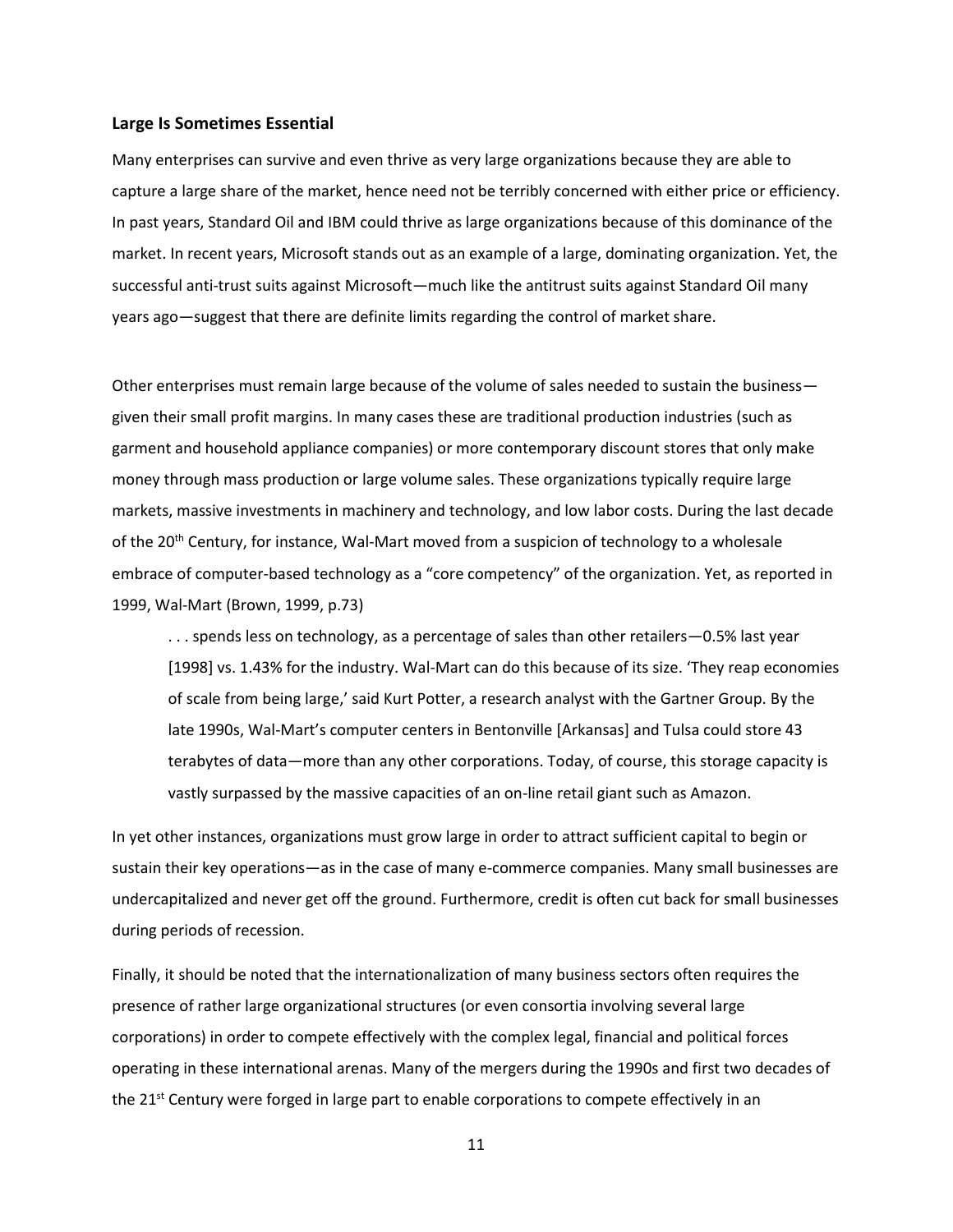international market—this is particularly the case regarding those mergers that involved American and foreign companies (making Tom Friedman's world that much flatter).

#### **When Is Small Beautiful?**

Despite the many advantages of size, it is not always appropriate for an organization to grow large. Small organizations are often most successful if they serve specific marketing niches, pioneer new technologies or supply parts (or second sources) to larger corporations. They also thrive when products or services must be tailored to individual customer needs, when quality is more important than cost, when skilled labor or research skills are needed and when the organization must sustain a long-term commitment to a distinctive set of values and social purposes (as in the case of a social service agency or school for gifted students).

This emphasis on appropriate-sized organizations is reinforced by the findings of the scientifically-based studies of growth commissioned by the Club of Rome during the mid-1970's (Meadows, et al., 2004). As the authors of this reports concluded, mankind can create and maintain a society in which people can live indefinitely on earth. However, to do so we must think in systems rather than in small isolated units of analysis (Meadows, 2008).

Most importantly, we must impose limits on ourselves and our production of material goods and nonrenewable or slowly renewable resources. We must concentrate instead on growth in other domains of life (the arts, scientific knowledge, personal development) which do not consume the world's resources, and must find ways to bring population and reproduction under control if we are to achieve a state of global equilibrium. Furthermore, we must make use of renewable, highly portable resources (information) rather than nonrenewable, immobile resources (energy). We can best do so in many instances by keeping our organizations small and highly flexible.

Organizations (or nation-states) that are very large and centrally controlled are inclined to accrue large energy costs because of the need to ship goods from one production facility to another, or to move people (via airplane, train, car) from one location to another for planning meetings, coordination of production and so forth. In the Soviet Union, for instance, coal was mined in one of the republics, then shipped to another republic for use in the production of steel, which in turn was shipped to a third location for the manufacturing of automobiles or tanks. A similar pattern of distributed production and centralized control was common in the United States during most of the Twentieth Century. An excellent (and relatively low cost) rail system in the United States made nation-wide distribution feasible. Low cost telephone and postal systems made communication between these distributed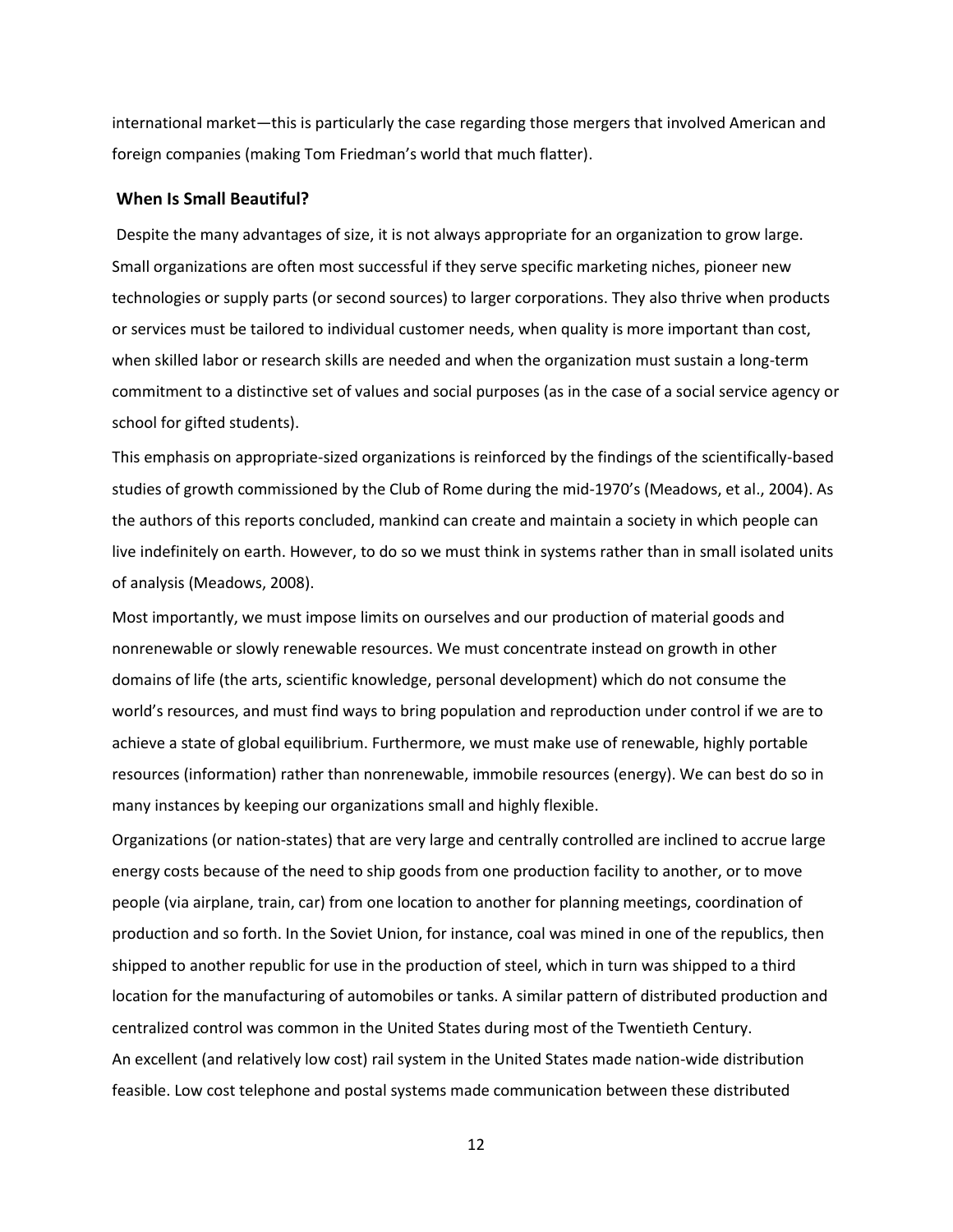centers also economically viable. A hub-and-spoke model of organizational operations flourished in this setting of low transportation and communication costs. Managers were taught how to predict and control their operations, even when operations were far-flung. Even when the costs of prediction and control were high, any concerns about costs were mitigated by an abiding sense that American industry was invincible, especially if lower cost foreign products were kept out or heavily taxed. This was certainly the case for many years in resource-intensive industries such as automobile manufacturing and the production of military weapons.

In the postmodern world this form of distributive production and centralized control has become prohibitively expensive, as well as ecologically unsound. Smaller organizations that produce goods using local resources are much more likely to survive this turbulent, energy-conscious era than are hub-andspoke organizations—unless the organization is producing something that requires very few physical materials (such as software manufacturers or service providers).

Ironically, it is precisely those resource-intensive organizations that thrived as hub-and-spoke organizations during the Twentieth Century—such as automobile and appliance manufacturing—that have most needed to adjust to the changing realities of cost-containment. The new postmodern organizations that produce information and services need not worry about shipment costs or monitoring of production quality from a remote location—yet these organizations are less inclined than their modern-day counterparts to rely on control-based management or to establish hub-and-wheel operations.

# **Conclusions**

Up to this point, I have primarily been setting the stage for the challenging conditions facing organizations of the 2020s. The stage has been set by descriptions and predictions regarding organizational size and complexity that come from more than 40 years of analysis – and from the major organizational theorists and researchers of these four decades. It is now time, in the next four essays, for us to turn our attention to more recent organizational analyses that have been offered by the new theorists and researchers who are addressing many of the same issues concerning size and complexity. It seems that these earlier analyses were quite prescient. Today, the matter of appropriate size is even more pressing for the digital age has allowed some organizations to remain small and nibble, while others have become quite large while dominating a specific field or even several fields thanks to the